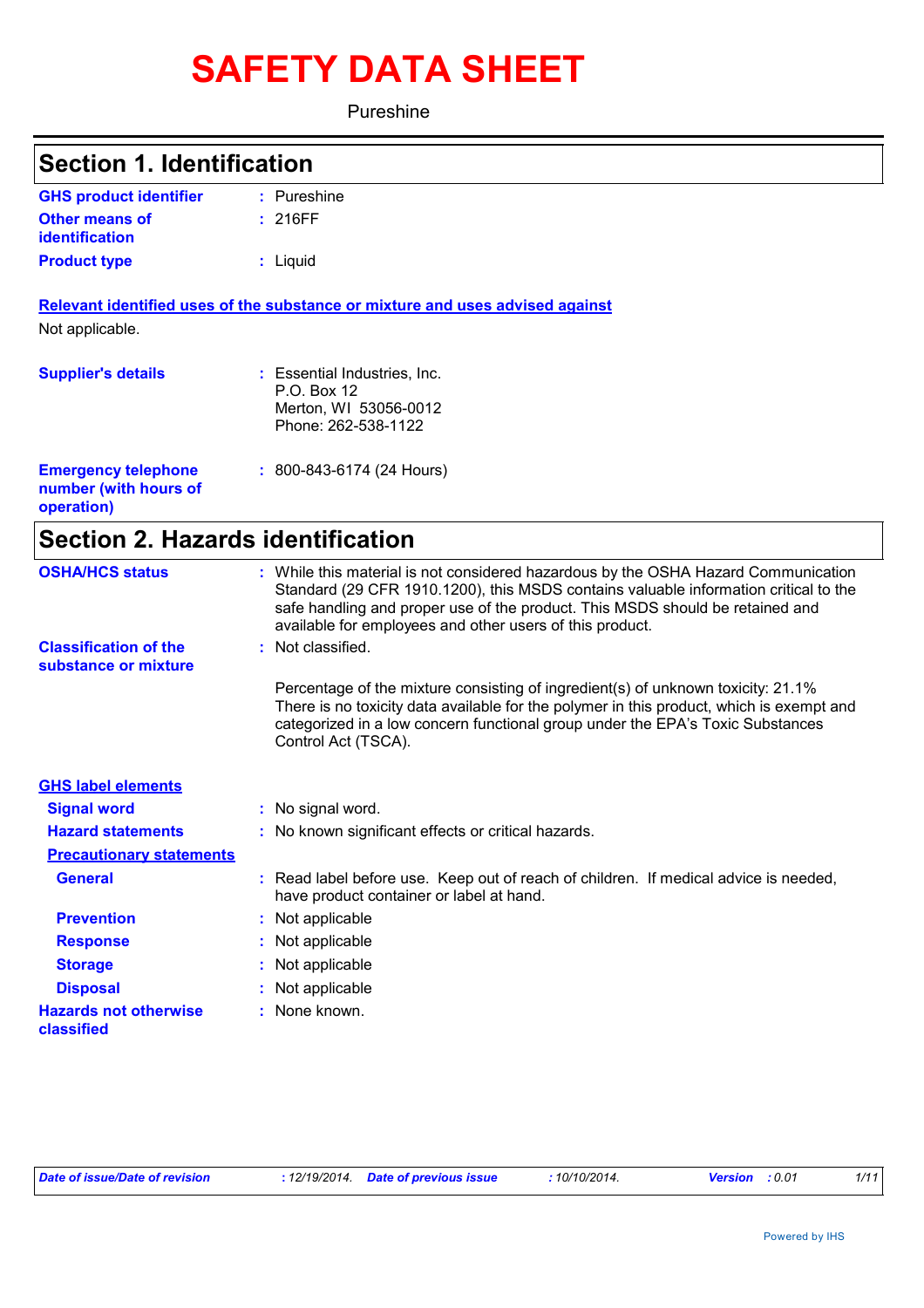### **Section 3. Composition/information on ingredients**

#### **Other means of identification Substance/mixture**

**:** Mixture

**:** Not available

### **CAS number/other identifiers**

| <b>CAS number</b>   | : Not applicable |
|---------------------|------------------|
| <b>Product code</b> | : 216FF          |

| <b>Ingredient name</b>          | $\frac{9}{6}$ | <b>CAS number</b> |
|---------------------------------|---------------|-------------------|
| $ 2-(2-ethoxyethoxy)ethanol$    | $1 - 5$       | $111 - 90 - 0$    |
| (2-methoxymethylethoxy)propanol | $1 - 5$       | 34590-94-8        |
| tris(2-butoxyethyl) phosphate   | $1 - 5$       | $78-51-3$         |

Any concentration shown as a range is to protect confidentiality or is due to batch variation.

**There are no additional ingredients present which, within the current knowledge of the supplier and in the concentrations applicable, are classified as hazardous to health or the environment and hence require reporting in this section.**

**Occupational exposure limits, if available, are listed in Section 8.**

### **Section 4. First aid measures**

#### **Description of necessary first aid measures**

| <b>Eye contact</b>  | : Immediately flush eyes with plenty of water, occasionally lifting the upper and lower<br>eyelids. Check for and remove any contact lenses. Get medical attention if irritation<br>occurs.                                                                                                                                                            |
|---------------------|--------------------------------------------------------------------------------------------------------------------------------------------------------------------------------------------------------------------------------------------------------------------------------------------------------------------------------------------------------|
| <b>Inhalation</b>   | : Remove victim to fresh air and keep at rest in a position comfortable for breathing. Get<br>medical attention if symptoms occur. In case of inhalation of decomposition products in<br>a fire, symptoms may be delayed. The exposed person may need to be kept under<br>medical surveillance for 48 hours.                                           |
| <b>Skin contact</b> | : Flush contaminated skin with plenty of water. Remove contaminated clothing and<br>shoes. Get medical attention if symptoms occur.                                                                                                                                                                                                                    |
| <b>Ingestion</b>    | : Wash out mouth with water. Remove victim to fresh air and keep at rest in a position<br>comfortable for breathing. If material has been swallowed and the exposed person is<br>conscious, give small quantities of water to drink. Do not induce vomiting unless<br>directed to do so by medical personnel. Get medical attention if symptoms occur. |

### **Most important symptoms/effects, acute and delayed**

| <b>Potential acute health effects</b> |                                                                                                                       |
|---------------------------------------|-----------------------------------------------------------------------------------------------------------------------|
| <b>Eye contact</b>                    | : No known significant effects or critical hazards.                                                                   |
| <b>Inhalation</b>                     | : Exposure to decomposition products may cause a health hazard. Serious effects may<br>be delayed following exposure. |
| <b>Skin contact</b>                   | : No known significant effects or critical hazards.                                                                   |
| <b>Ingestion</b>                      | : No known significant effects or critical hazards.                                                                   |
| <b>Over-exposure signs/symptoms</b>   |                                                                                                                       |
| <b>Eye contact</b>                    | : No specific data.                                                                                                   |
| <b>Inhalation</b>                     | : No specific data.                                                                                                   |
| <b>Skin contact</b>                   | : No specific data.                                                                                                   |
| <b>Ingestion</b>                      | No specific data.                                                                                                     |

### **Indication of immediate medical attention and special treatment needed, if necessary**

| Date of issue/Date of revision | 12/19/2014. | <b>Date of previous issue</b> | 10/10/2014. | Version | : 0.01 | 2/11 |
|--------------------------------|-------------|-------------------------------|-------------|---------|--------|------|
|                                |             |                               |             |         |        |      |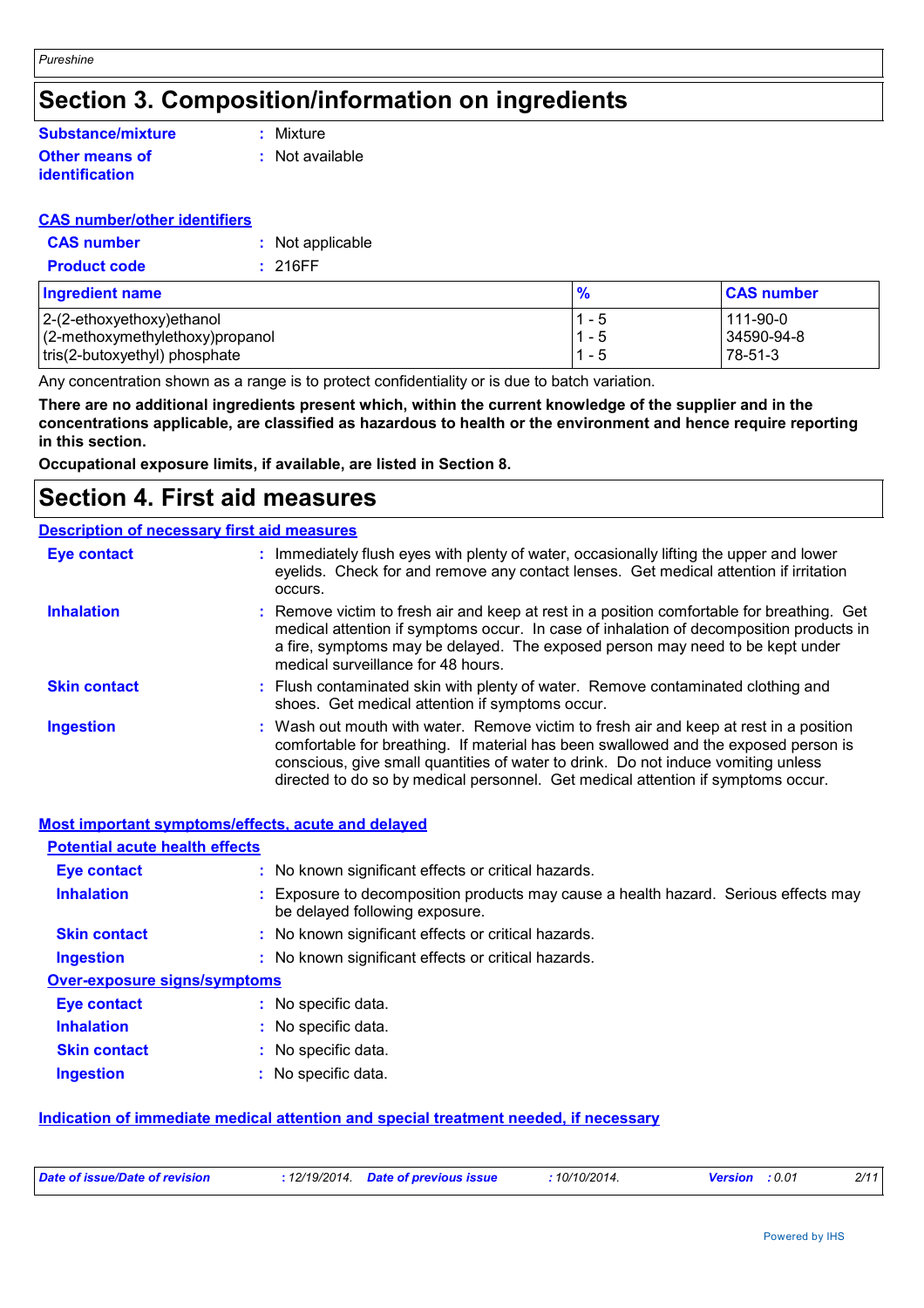## **Section 4. First aid measures**

| <b>Notes to physician</b>         | : In case of inhalation of decomposition products in a fire, symptoms may be delayed.<br>The exposed person may need to be kept under medical surveillance for 48 hours. |
|-----------------------------------|--------------------------------------------------------------------------------------------------------------------------------------------------------------------------|
| <b>Specific treatments</b>        | : No specific treatment.                                                                                                                                                 |
| <b>Protection of first-aiders</b> | : No action shall be taken involving any personal risk or without suitable training.                                                                                     |

### **See toxicological information (Section 11)**

### **Section 5. Fire-fighting measures**

| <b>Extinguishing media</b>                               |                                                                                                                                                                                                     |
|----------------------------------------------------------|-----------------------------------------------------------------------------------------------------------------------------------------------------------------------------------------------------|
| <b>Suitable extinguishing</b><br>media                   | : Use an extinguishing agent suitable for the surrounding fire.                                                                                                                                     |
| <b>Unsuitable extinguishing</b><br>media                 | : None known.                                                                                                                                                                                       |
| <b>Specific hazards arising</b><br>from the chemical     | : In a fire or if heated, a pressure increase will occur and the container may burst.                                                                                                               |
| <b>Hazardous thermal</b><br>decomposition products       | Decomposition products may include the following materials:<br>carbon dioxide<br>carbon monoxide<br>nitrogen oxides<br>phosphorus oxides<br>metal oxide/oxides                                      |
| <b>Special protective actions</b><br>for fire-fighters   | : Promptly isolate the scene by removing all persons from the vicinity of the incident if<br>there is a fire. No action shall be taken involving any personal risk or without suitable<br>training. |
| <b>Special protective</b><br>equipment for fire-fighters | Fire-fighters should wear appropriate protective equipment and self-contained breathing<br>apparatus (SCBA) with a full face-piece operated in positive pressure mode.                              |

## **Section 6. Accidental release measures**

|                                                              | <b>Personal precautions, protective equipment and emergency procedures</b>                                                                                                                                                                                                                               |
|--------------------------------------------------------------|----------------------------------------------------------------------------------------------------------------------------------------------------------------------------------------------------------------------------------------------------------------------------------------------------------|
| For non-emergency<br>personnel                               | : No action shall be taken involving any personal risk or without suitable training.<br>Evacuate surrounding areas. Keep unnecessary and unprotected personnel from<br>entering. Do not touch or walk through spilled material. Put on appropriate personal<br>protective equipment.                     |
| For emergency responders                                     | If specialised clothing is required to deal with the spillage, take note of any information<br>÷.<br>in Section 8 on suitable and unsuitable materials. See also the information in "For non-<br>emergency personnel".                                                                                   |
| <b>Environmental precautions</b>                             | : Avoid dispersal of spilled material and runoff and contact with soil, waterways, drains<br>and sewers. Inform the relevant authorities if the product has caused environmental<br>pollution (sewers, waterways, soil or air).                                                                          |
| <b>Methods and materials for containment and cleaning up</b> |                                                                                                                                                                                                                                                                                                          |
| <b>Small spill</b>                                           | : Stop leak if without risk. Move containers from spill area. Dilute with water and mop up<br>if water-soluble. Alternatively, or if water-insoluble, absorb with an inert dry material and<br>place in an appropriate waste disposal container. Dispose of via a licensed waste<br>disposal contractor. |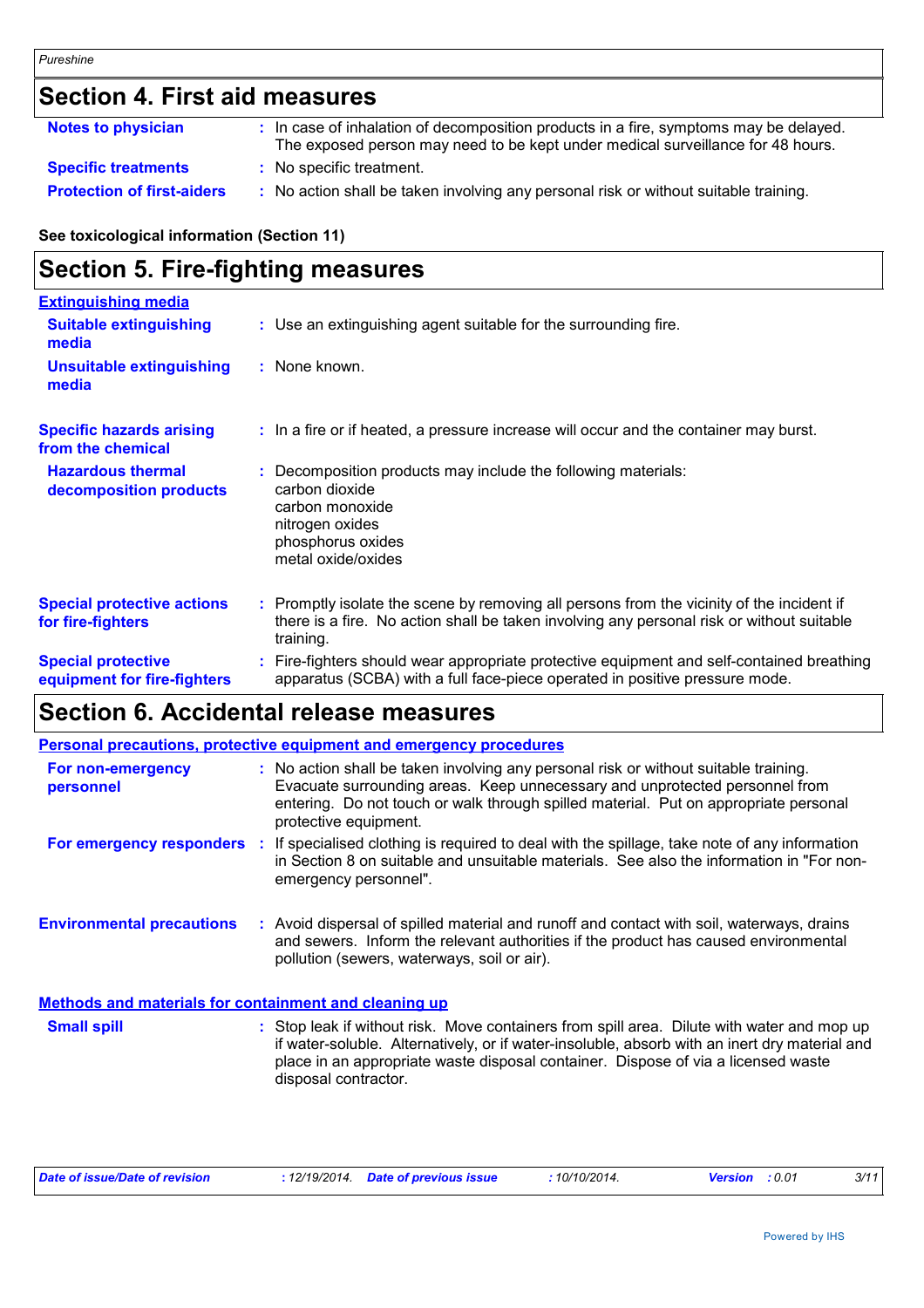### **Section 6. Accidental release measures**

| <b>Large spill</b> | : Stop leak if without risk. Move containers from spill area. Prevent entry into sewers,<br>water courses, basements or confined areas. Wash spillages into an effluent treatment<br>plant or proceed as follows. Contain and collect spillage with non-combustible,<br>absorbent material e.g. sand, earth, vermiculite or diatomaceous earth and place in<br>container for disposal according to local regulations (see Section 13). Dispose of via a<br>licensed waste disposal contractor. Note: see Section 1 for emergency contact<br>information and Section 13 for waste disposal. |
|--------------------|--------------------------------------------------------------------------------------------------------------------------------------------------------------------------------------------------------------------------------------------------------------------------------------------------------------------------------------------------------------------------------------------------------------------------------------------------------------------------------------------------------------------------------------------------------------------------------------------|

# **Section 7. Handling and storage**

| <b>Precautions for safe handling</b>                                             |    |                                                                                                                                                                                                                                                                                                                                                                                                                                                                                            |
|----------------------------------------------------------------------------------|----|--------------------------------------------------------------------------------------------------------------------------------------------------------------------------------------------------------------------------------------------------------------------------------------------------------------------------------------------------------------------------------------------------------------------------------------------------------------------------------------------|
| <b>Protective measures</b>                                                       |    | : Put on appropriate personal protective equipment (see Section 8).                                                                                                                                                                                                                                                                                                                                                                                                                        |
| <b>Advice on general</b><br>occupational hygiene                                 |    | : Eating, drinking and smoking should be prohibited in areas where this material is<br>handled, stored and processed. Workers should wash hands and face before eating,<br>drinking and smoking. Remove contaminated clothing and protective equipment before<br>entering eating areas. See also Section 8 for additional information on hygiene<br>measures.                                                                                                                              |
| <b>Conditions for safe storage,</b><br>including any<br><b>incompatibilities</b> | ÷. | Store in accordance with local regulations. Store in original container protected from<br>direct sunlight in a dry, cool and well-ventilated area, away from incompatible materials<br>and food and drink. Keep container tightly closed and sealed until ready for use.<br>Containers that have been opened must be carefully resealed and kept upright to<br>prevent leakage. Do not store in unlabeled containers. Use appropriate containment to<br>avoid environmental contamination. |

### **Section 8. Exposure controls/personal protection**

### **Control parameters**

#### **Occupational exposure limits**

| <b>Ingredient name</b>          | <b>Exposure limits</b>                  |
|---------------------------------|-----------------------------------------|
| 2-(2-ethoxyethoxy) ethanol      | AIHA WEEL (United States, 10/2011).     |
|                                 | TWA: 25 ppm 8 hours.                    |
| (2-methoxymethylethoxy)propanol | ACGIH TLV (United States, 6/2013).      |
|                                 | Absorbed through skin.                  |
|                                 | TWA: 100 ppm 8 hours.                   |
|                                 | TWA: 606 mg/m <sup>3</sup> 8 hours.     |
|                                 | STEL: 150 ppm 15 minutes.               |
|                                 | STEL: 909 mg/m <sup>3</sup> 15 minutes. |
|                                 | OSHA PEL 1989 (United States, 3/1989).  |
|                                 | Absorbed through skin.                  |
|                                 | TWA: 100 ppm 8 hours.                   |
|                                 | TWA: 600 mg/m <sup>3</sup> 8 hours.     |
|                                 | STEL: 150 ppm 15 minutes.               |
|                                 | STEL: 900 mg/m <sup>3</sup> 15 minutes. |
|                                 | NIOSH REL (United States, 10/2013).     |
|                                 | Absorbed through skin.                  |
|                                 | TWA: 100 ppm 10 hours.                  |
|                                 | TWA: 600 mg/m <sup>3</sup> 10 hours.    |
|                                 | STEL: 150 ppm 15 minutes.               |
|                                 | STEL: 900 mg/m <sup>3</sup> 15 minutes. |
|                                 | OSHA PEL (United States, 2/2013).       |
|                                 | Absorbed through skin.                  |
|                                 | TWA: 100 ppm 8 hours.                   |
|                                 | TWA: $600 \text{ mg/m}^3$ 8 hours.      |

| Date of issue/Date of revision | : 12/19/2014 Date of previous issue | 10/10/2014. | <b>Version</b> : 0.01 |  |
|--------------------------------|-------------------------------------|-------------|-----------------------|--|
|--------------------------------|-------------------------------------|-------------|-----------------------|--|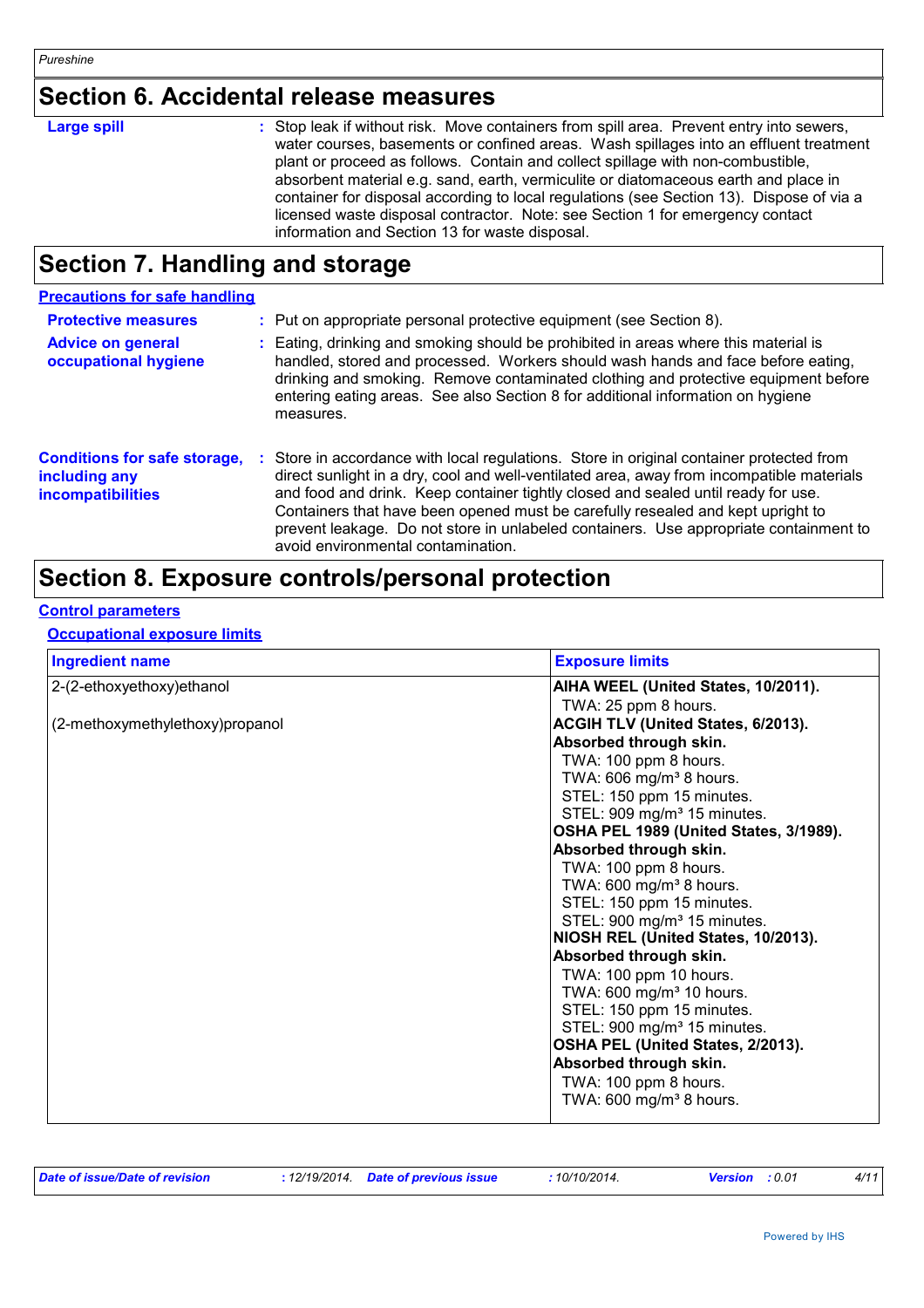### **Section 8. Exposure controls/personal protection**

| <b>Appropriate engineering</b><br>controls       | : Good general ventilation should be sufficient to control worker exposure to airborne<br>contaminants.                                                                                                                                                                                                                                                                                           |
|--------------------------------------------------|---------------------------------------------------------------------------------------------------------------------------------------------------------------------------------------------------------------------------------------------------------------------------------------------------------------------------------------------------------------------------------------------------|
| <b>Environmental exposure</b><br><b>controls</b> | Emissions from ventilation or work process equipment should be checked to ensure<br>they comply with the requirements of environmental protection legislation. In some<br>cases, fume scrubbers, filters or engineering modifications to the process equipment<br>will be necessary to reduce emissions to acceptable levels.                                                                     |
| <b>Individual protection measures</b>            |                                                                                                                                                                                                                                                                                                                                                                                                   |
| <b>Hygiene measures</b>                          | : Wash hands, forearms and face thoroughly after handling chemical products, before<br>eating, smoking and using the lavatory and at the end of the working period.<br>Appropriate techniques should be used to remove potentially contaminated clothing.<br>Wash contaminated clothing before reusing. Ensure that eyewash stations and safety<br>showers are close to the workstation location. |
| <b>Eye/face protection</b>                       | Safety eyewear complying with an approved standard should be used when a risk<br>assessment indicates this is necessary to avoid exposure to liquid splashes, mists,<br>gases or dusts. If contact is possible, the following protection should be worn, unless<br>the assessment indicates a higher degree of protection: safety glasses with side-<br>shields.                                  |
| <b>Skin protection</b>                           |                                                                                                                                                                                                                                                                                                                                                                                                   |
| <b>Hand protection</b>                           | : Chemical-resistant, impervious gloves complying with an approved standard should be<br>worn at all times when handling chemical products if a risk assessment indicates this is<br>necessary.                                                                                                                                                                                                   |
| <b>Body protection</b>                           | Personal protective equipment for the body should be selected based on the task being<br>÷<br>performed and the risks involved and should be approved by a specialist before<br>handling this product.                                                                                                                                                                                            |
| <b>Other skin protection</b>                     | Appropriate footwear and any additional skin protection measures should be selected<br>based on the task being performed and the risks involved and should be approved by a<br>specialist before handling this product.                                                                                                                                                                           |
| <b>Respiratory protection</b>                    | : Use a properly fitted, air-purifying or air-fed respirator complying with an approved<br>standard if a risk assessment indicates this is necessary. Respirator selection must be<br>based on known or anticipated exposure levels, the hazards of the product and the safe<br>working limits of the selected respirator.                                                                        |

## **Section 9. Physical and chemical properties**

| : Not available                                                                             |
|---------------------------------------------------------------------------------------------|
| $:$ <4 kPa (<30 mm Hg) [room temperature]                                                   |
|                                                                                             |
| : $<$ 1 [Air = 1]                                                                           |
| : $1.04$ g/cm <sup>3</sup>                                                                  |
| : Closed cup: $>93.334^{\circ}$ C ( $>200^{\circ}$ F)<br>: Not available<br>: Not available |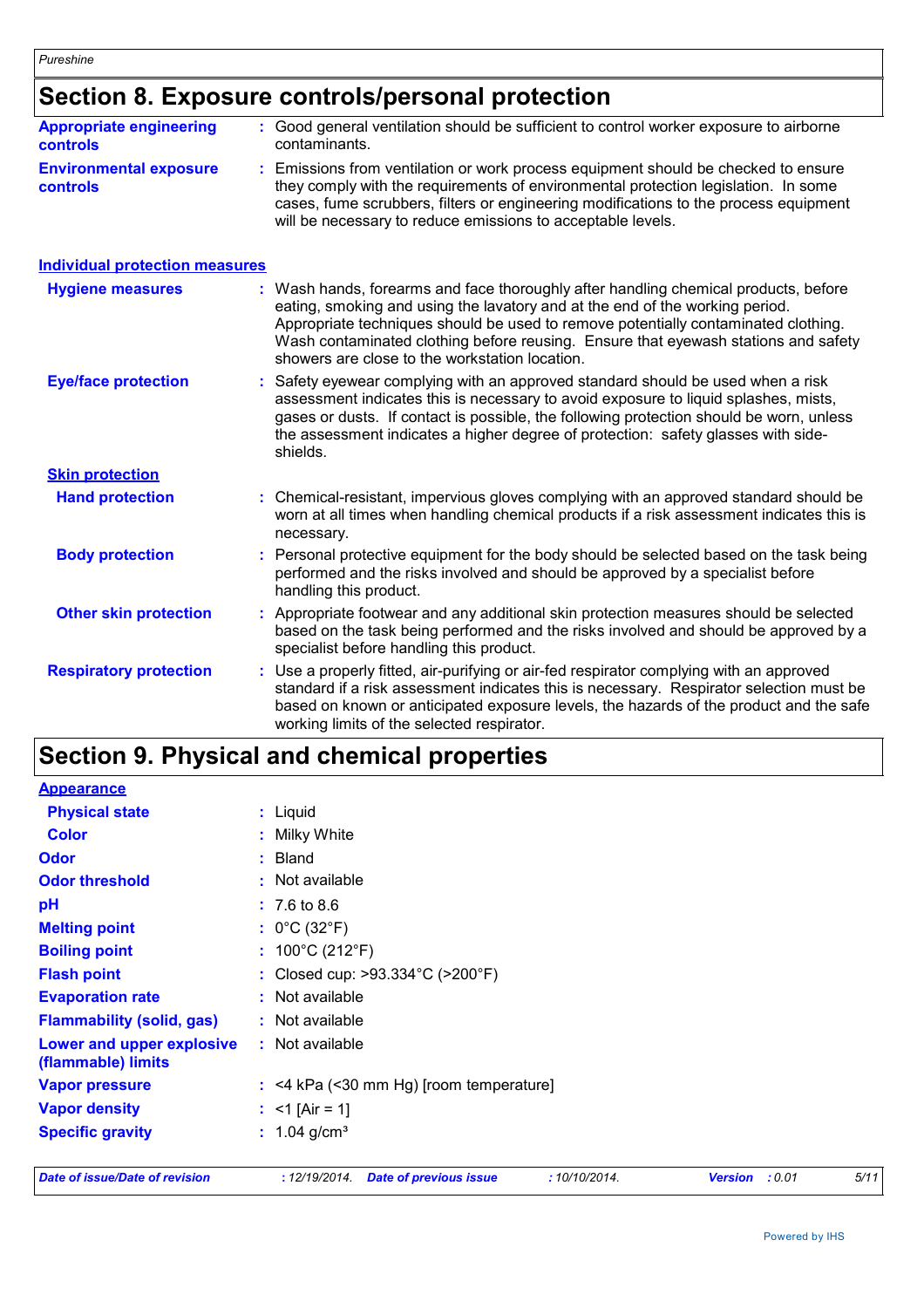## **Section 9. Physical and chemical properties**

| <b>Solubility</b>                                 | : Not available |
|---------------------------------------------------|-----------------|
| <b>Partition coefficient: n-</b><br>octanol/water | : Not available |
| <b>Auto-ignition temperature</b>                  | : Not available |
| <b>Viscosity</b>                                  | : Not available |
| <b>VOC content</b>                                | $: 2.6\%$       |

VOCs are calculated following the requirements under 40 CFR, Part 59, Subpart C for Consumer Products and Subpart D for Architectural Coatings.

| Section 10. Stability and reactivity                |                                                                                                           |
|-----------------------------------------------------|-----------------------------------------------------------------------------------------------------------|
| <b>Reactivity</b>                                   | : No specific test data related to reactivity available for this product or its ingredients.              |
| <b>Chemical stability</b>                           | : The product is stable.                                                                                  |
| <b>Possibility of hazardous</b><br><b>reactions</b> | : Under normal conditions of storage and use, hazardous reactions will not occur.                         |
| <b>Conditions to avoid</b>                          | : No specific data.                                                                                       |
| Incompatible materials                              | : No specific data.                                                                                       |
| <b>Hazardous decomposition</b><br>products          | : Under normal conditions of storage and use, hazardous decomposition products should<br>not be produced. |

### **Section 11. Toxicological information**

### **Information on toxicological effects**

|  | <b>Acute toxicity</b> |
|--|-----------------------|
|--|-----------------------|

| <b>Product/ingredient name</b>      | <b>Result</b> | <b>Species</b> | <b>Dose</b>            | <b>Exposure</b> |
|-------------------------------------|---------------|----------------|------------------------|-----------------|
| 2-(2-ethoxyethoxy) ethanol          | LD50 Oral     | Rat            | 7500 mg/kg             |                 |
| (2-methoxymethylethoxy)<br>propanol | ILD50 Dermal  | Rabbit         | $ 9500 \text{ mg/kg} $ |                 |
|                                     | LD50 Oral     | Rat            | 5135 mg/kg             |                 |
| tris(2-butoxyethyl) phosphate       | ILD50 Oral    | Rat            | 3 g/kg                 |                 |

### **Irritation/Corrosion**

| <b>Product/ingredient name</b>        | <b>Result</b>                                  | <b>Species</b> | <b>Score</b> | <b>Exposure</b>                 | <b>Observation</b> |
|---------------------------------------|------------------------------------------------|----------------|--------------|---------------------------------|--------------------|
| 2-(2-ethoxyethoxy)ethanol             | Eyes - Mild irritant                           | Rabbit         |              | 125                             |                    |
|                                       | Eyes - Moderate irritant                       | Rabbit         |              | milligrams<br>500<br>milligrams |                    |
|                                       | Skin - Mild irritant                           | Rabbit         |              | 24 hours 500<br>milligrams      |                    |
| (2-methoxymethylethoxy)<br>propanol   | Eyes - Mild irritant                           | Human          |              | 8 milligrams                    |                    |
|                                       | Eyes - Mild irritant                           | Rabbit         |              | 24 hours 500<br>milligrams      |                    |
|                                       | Skin - Mild irritant                           | Rabbit         |              | 500<br>milligrams               |                    |
| tris(2-butoxyethyl) phosphate         | Eyes - Mild irritant                           | Rabbit         |              | 24 hours 500<br>milligrams      |                    |
|                                       | Skin - Mild irritant                           | Rabbit         |              | 24 hours 500                    |                    |
| <b>Date of issue/Date of revision</b> | <b>Date of previous issue</b><br>: 12/19/2014. |                | :10/10/2014. | <b>Version</b>                  | 6/11<br>: 0.01     |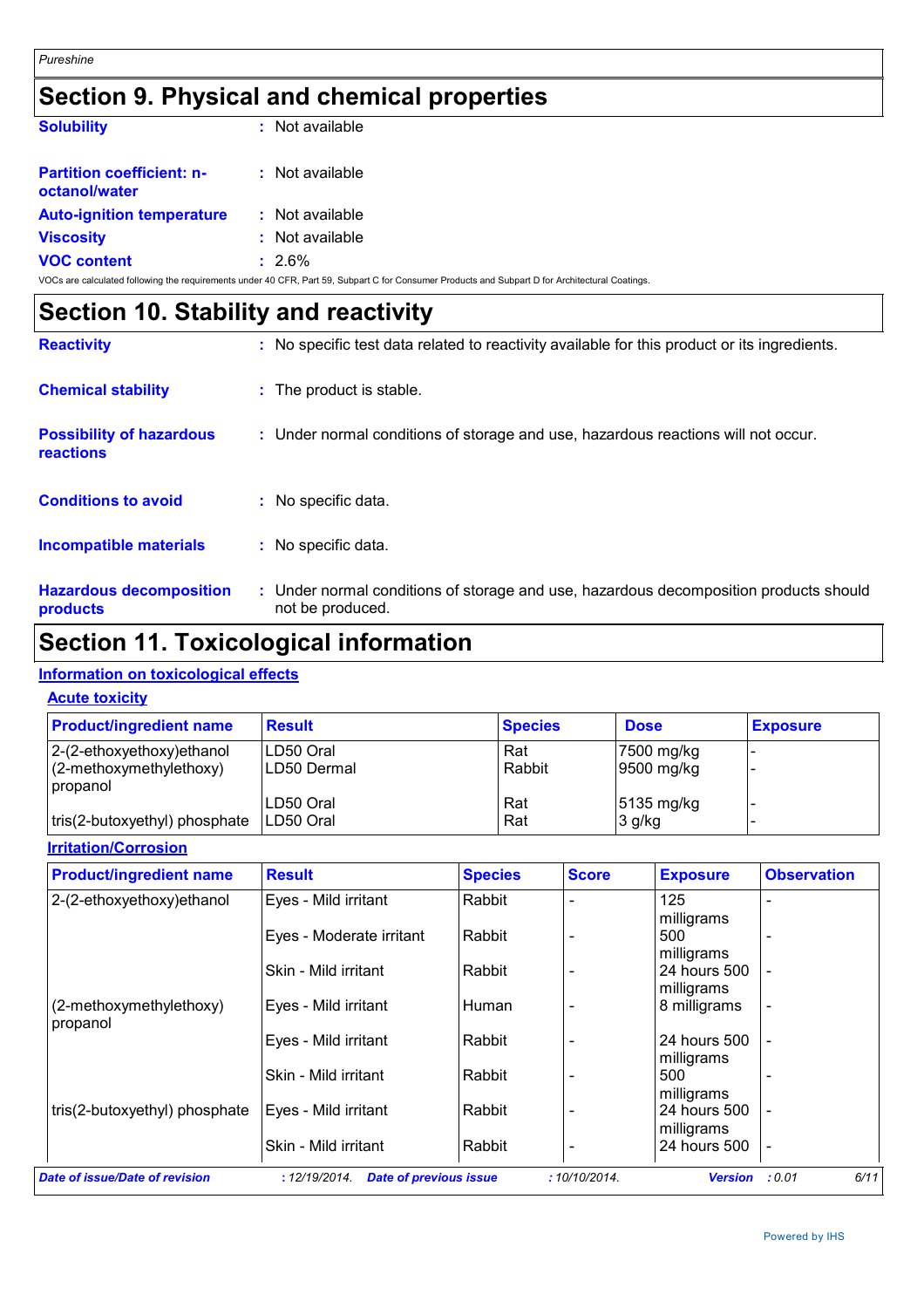### **Section 11. Toxicological information**

**Sensitization**

Not available.

#### **Mutagenicity**

Not available.

#### **Carcinogenicity**

Not available.

#### **Reproductive toxicity**

Not available.

#### **Teratogenicity**

Not available.

### **Specific target organ toxicity (single exposure)**

Not available.

#### **Specific target organ toxicity (repeated exposure)**

Not available.

#### **Aspiration hazard**

Not available.

| Information on the likely | : Not available |
|---------------------------|-----------------|
| routes of exposure        |                 |

### **Potential acute health effects**

| <b>Eye contact</b>  | : No known significant effects or critical hazards.                                                                   |
|---------------------|-----------------------------------------------------------------------------------------------------------------------|
| <b>Inhalation</b>   | : Exposure to decomposition products may cause a health hazard. Serious effects may<br>be delayed following exposure. |
| <b>Skin contact</b> | : No known significant effects or critical hazards.                                                                   |
| <b>Ingestion</b>    | : No known significant effects or critical hazards.                                                                   |

#### **Symptoms related to the physical, chemical and toxicological characteristics**

| <b>Eye contact</b>  | : No specific data. |
|---------------------|---------------------|
| <b>Inhalation</b>   | : No specific data. |
| <b>Skin contact</b> | : No specific data. |
| Ingestion           | : No specific data. |

### **Delayed and immediate effects and also chronic effects from short and long term exposure**

| <b>Short term exposure</b>              |                 |
|-----------------------------------------|-----------------|
| <b>Potential immediate</b><br>effects   | : Not available |
| <b>Potential delayed effects</b>        | : Not available |
| <b>Long term exposure</b>               |                 |
| <b>Potential immediate</b><br>effects   | : Not available |
| <b>Potential delayed effects</b>        | : Not available |
| <b>Potential chronic health effects</b> |                 |

| Date of issue/Date of revision | : 12/19/2014 Date of previous issue | : 10/10/2014. | <b>Version</b> : 0.01 | 7/11 |
|--------------------------------|-------------------------------------|---------------|-----------------------|------|
|--------------------------------|-------------------------------------|---------------|-----------------------|------|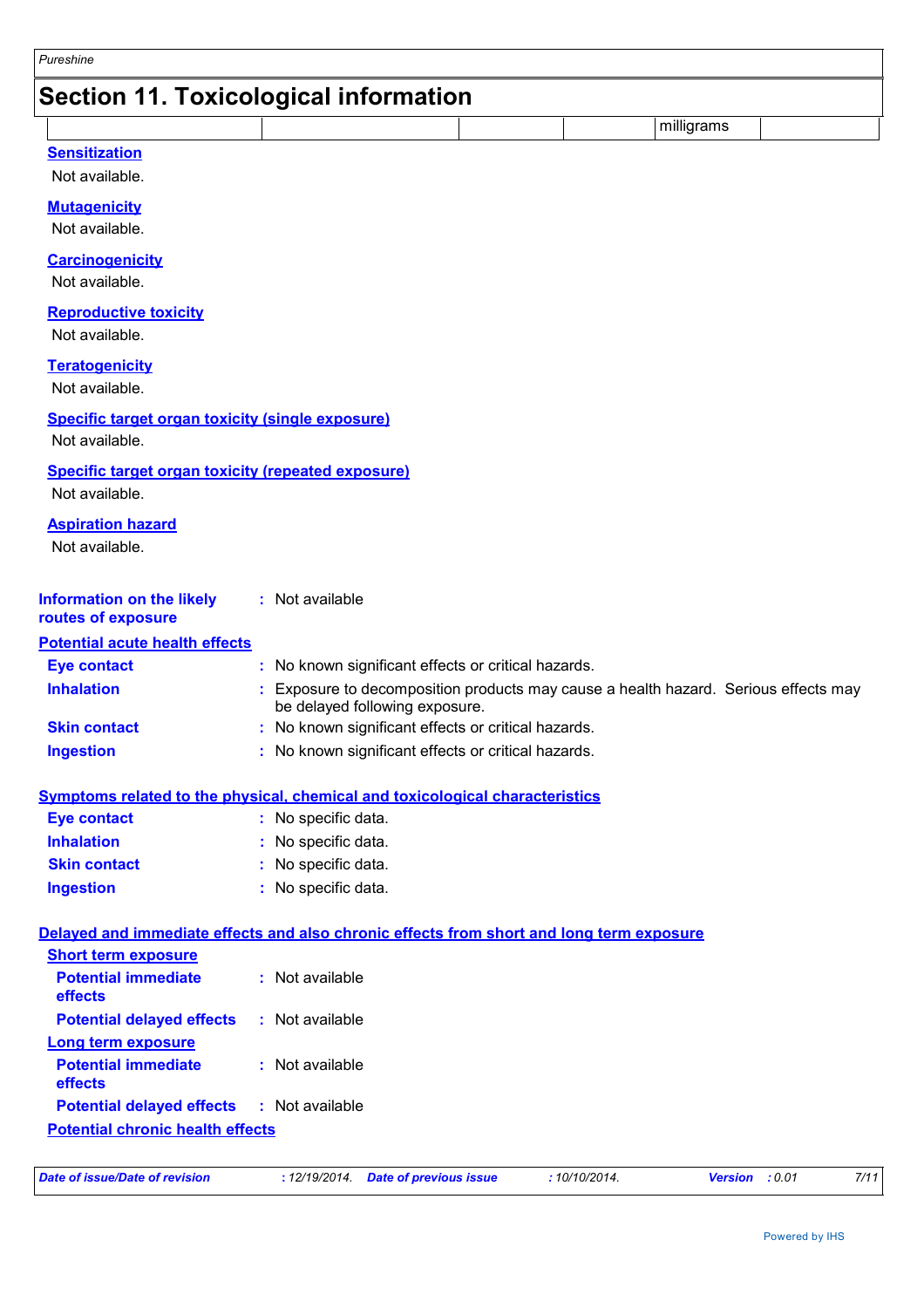### **Section 11. Toxicological information**

### Not available.

| <b>General</b>               | : No known significant effects or critical hazards. |
|------------------------------|-----------------------------------------------------|
| <b>Carcinogenicity</b>       | : No known significant effects or critical hazards. |
| <b>Mutagenicity</b>          | : No known significant effects or critical hazards. |
| <b>Teratogenicity</b>        | : No known significant effects or critical hazards. |
| <b>Developmental effects</b> | : No known significant effects or critical hazards. |
| <b>Fertility effects</b>     | : No known significant effects or critical hazards. |

### **Numerical measures of toxicity**

### **Acute toxicity estimates**

| <b>Route</b> | <b>ATE value</b> |
|--------------|------------------|
| Oral         | 189259.8 mg/kg   |

### **Section 12. Ecological information**

| <b>Toxicity</b>                |                                                                          |                                                                 |                      |
|--------------------------------|--------------------------------------------------------------------------|-----------------------------------------------------------------|----------------------|
| <b>Product/ingredient name</b> | <b>Result</b>                                                            | <b>Species</b>                                                  | <b>Exposure</b>      |
| $ 2-(2-ethoxyethoxy)ethanol$   | Acute LC50 3340000 µg/l Fresh water                                      | Daphnia - Daphnia magna -<br><b>Neonate</b>                     | 48 hours             |
| tris(2-butoxyethyl) phosphate  | Acute LC50 6010000 µg/l Fresh water<br>Acute LC50 11200 µg/l Fresh water | Fish - Ictalurus punctatus<br><b>Fish - Pimephales promelas</b> | 96 hours<br>96 hours |

### **Persistence and degradability**

Not available.

### **Bioaccumulative potential**

| <b>Product/ingredient name</b>                             | $\mathsf{LoaP}_\mathsf{ow}$ | <b>BCF</b> | <b>Potential</b> |
|------------------------------------------------------------|-----------------------------|------------|------------------|
| $ 2-(2-ethoxyethoxy)ethanol$<br>$(2$ -methoxymethylethoxy) | $-0.54$<br>0.004            |            | l low<br>low     |
| <i>c</i> opanol                                            |                             |            |                  |
| $ tris(2-butoxyethyl)$ phosphate $ 3.75 $                  |                             | 5.8        | l low            |

#### **Mobility in soil**

| <b>Soil/water partition</b> | : Not available |
|-----------------------------|-----------------|
| <b>coefficient (Koc)</b>    |                 |

**Other adverse effects** : No known significant effects or critical hazards.

### **Section 13. Disposal considerations**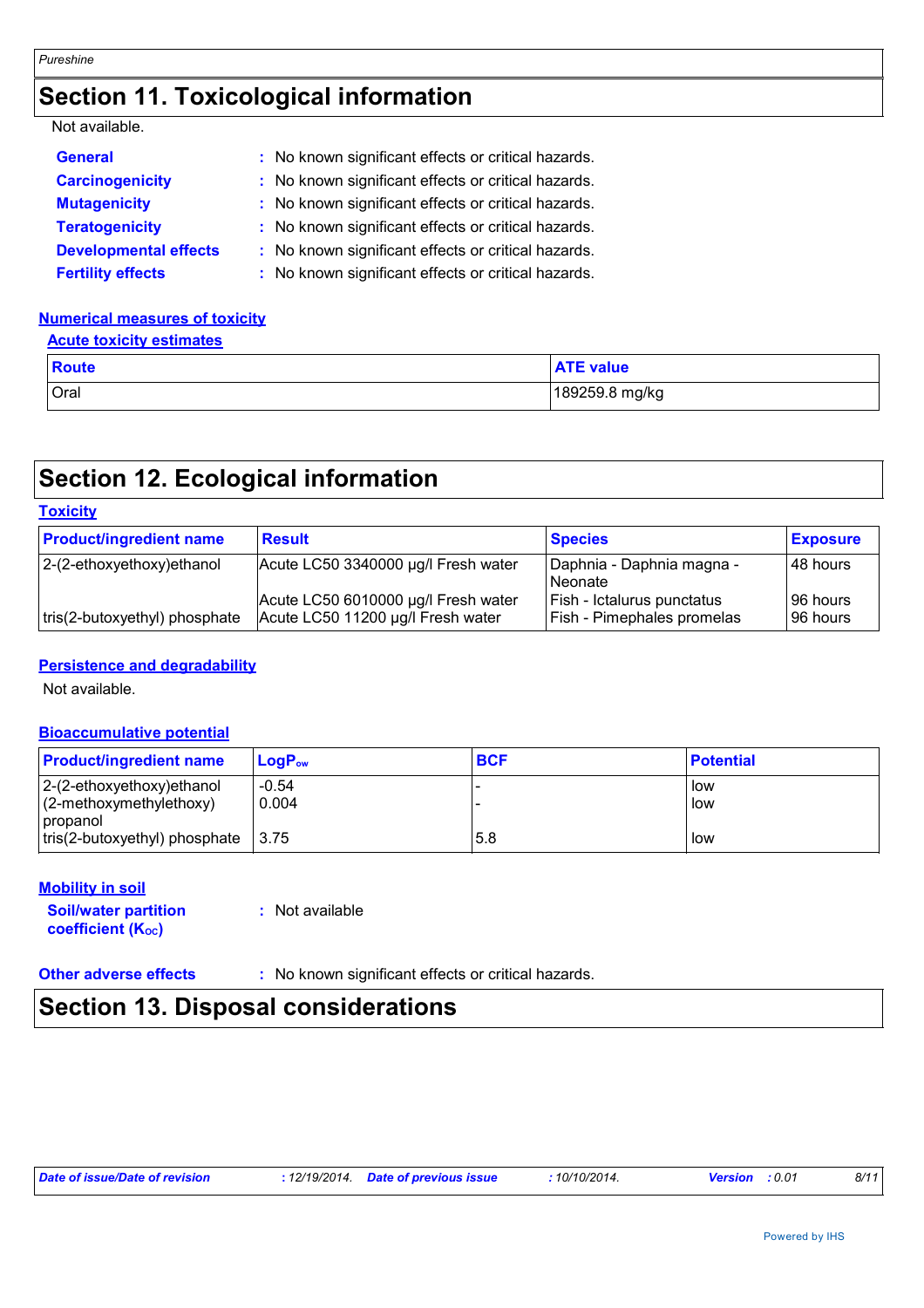### **Section 13. Disposal considerations**

| <b>Disposal methods</b> | : The generation of waste should be avoided or minimized wherever possible. Disposal<br>of this product, solutions and any by-products should at all times comply with the<br>requirements of environmental protection and waste disposal legislation and any<br>regional local authority requirements. Dispose of surplus and non-recyclable products<br>via a licensed waste disposal contractor. Waste should not be disposed of untreated to<br>the sewer unless fully compliant with the requirements of all authorities with jurisdiction.<br>Waste packaging should be recycled. Incineration or landfill should only be considered<br>when recycling is not feasible. This material and its container must be disposed of in a<br>safe way. Empty containers or liners may retain some product residues. Avoid<br>dispersal of spilled material and runoff and contact with soil, waterways, drains and |
|-------------------------|-----------------------------------------------------------------------------------------------------------------------------------------------------------------------------------------------------------------------------------------------------------------------------------------------------------------------------------------------------------------------------------------------------------------------------------------------------------------------------------------------------------------------------------------------------------------------------------------------------------------------------------------------------------------------------------------------------------------------------------------------------------------------------------------------------------------------------------------------------------------------------------------------------------------|
|                         | sewers.                                                                                                                                                                                                                                                                                                                                                                                                                                                                                                                                                                                                                                                                                                                                                                                                                                                                                                         |

### **Section 14. Transport information**

|                                        | <b>DOT Classification</b> | <b>IMDG</b>                                                                                          | <b>IATA</b>                                                                                                                |
|----------------------------------------|---------------------------|------------------------------------------------------------------------------------------------------|----------------------------------------------------------------------------------------------------------------------------|
| <b>UN number</b>                       | Not regulated             | <b>UN3082</b>                                                                                        | <b>UN3082</b>                                                                                                              |
| <b>UN proper shipping</b><br>name      | $\overline{\phantom{0}}$  | <b>ENVIRONMENTALLY</b><br><b>HAZARDOUS</b><br>SUBSTANCE, LIQUID, N.<br>O.S. (dibutyl phthalate)      | <b>ENVIRONMENTALLY</b><br>HAZARDOUS SUBSTANCE,<br>LIQUID, N.O.S. (dibutyl<br>phthalate)                                    |
| <b>Transport hazard</b><br>class(es)   |                           | 9<br>$\bigstar$                                                                                      | 9                                                                                                                          |
| <b>Packing group</b>                   | $\overline{\phantom{a}}$  | Ш                                                                                                    | $\mathbf{III}$                                                                                                             |
| <b>Environmental</b><br><b>hazards</b> | No.                       | Yes.                                                                                                 | Yes.                                                                                                                       |
| <b>Additional</b><br>information       | $\overline{\phantom{0}}$  | The marine pollutant mark<br>is not required when<br>transported in sizes of ≤5<br>L or $\leq$ 5 kg. | The environmentally<br>hazardous substance mark<br>is not required when<br>transported in sizes of ≤5 L<br>or $\leq 5$ kg. |

**Special precautions for user : Transport within user's premises: always transport in closed containers that are** upright and secure. Ensure that persons transporting the product know what to do in the event of an accident or spillage.

**Transport in bulk according :** Not available. **to Annex II of MARPOL 73/78 and the IBC Code**

### **Section 15. Regulatory information**

| <b>U.S. Federal regulations</b>                                                                          | : United States inventory (TSCA 8b): All components are listed or exempted. |             |                          |      |
|----------------------------------------------------------------------------------------------------------|-----------------------------------------------------------------------------|-------------|--------------------------|------|
| <b>Clean Air Act Section 112</b><br>(b) Hazardous Air<br><b>Pollutants (HAPS)</b><br><b>SARA 311/312</b> | Listed                                                                      |             |                          |      |
| <b>Classification</b>                                                                                    | : Not applicable                                                            |             |                          |      |
| Date of issue/Date of revision                                                                           | <b>Date of previous issue</b><br>:12/19/2014.                               | :10/10/2014 | <b>Version</b><br>: 0.01 | 9/11 |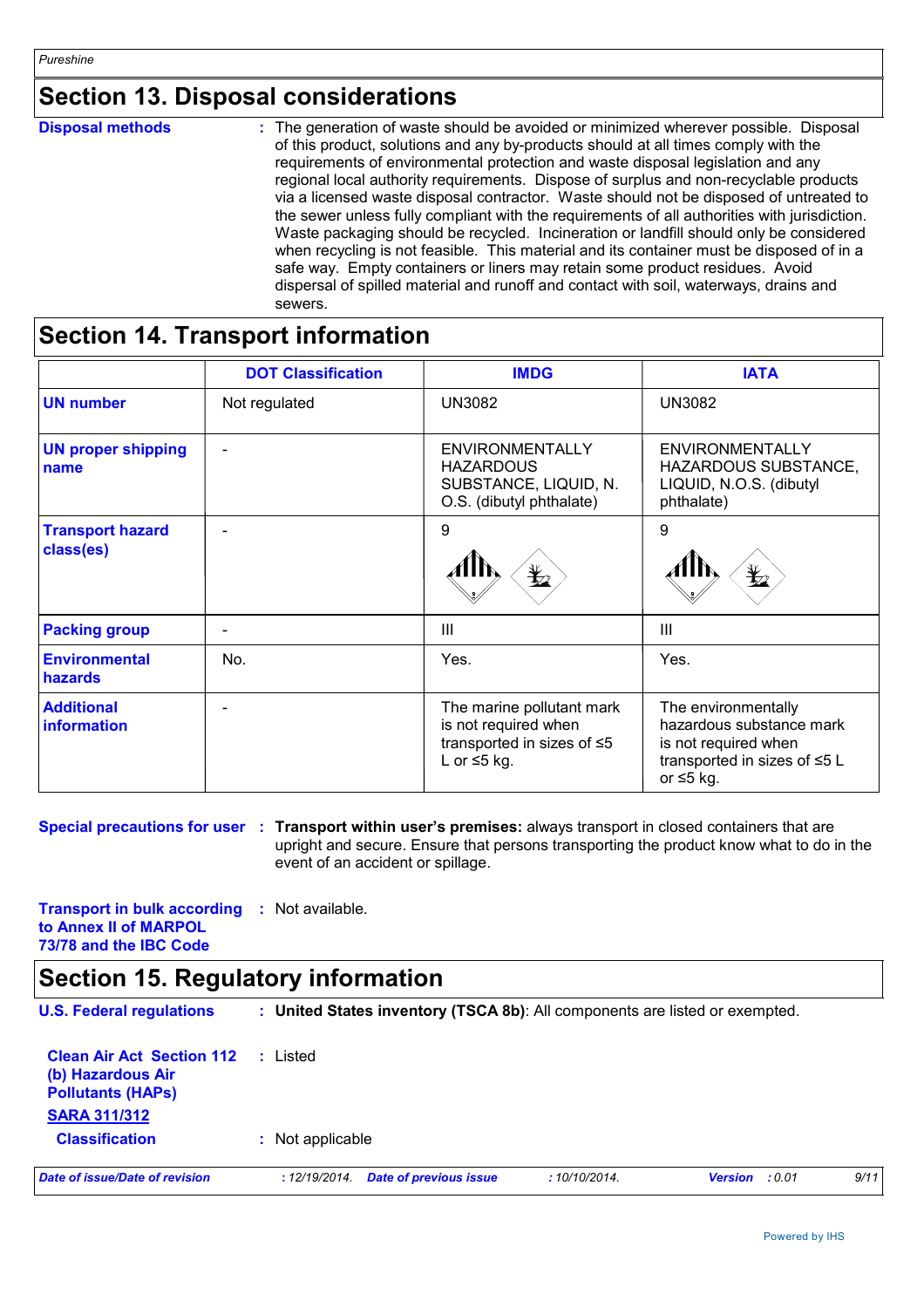### **Section 15. Regulatory information**

**Composition/information on ingredients**

| <b>Name</b>                     | $\frac{9}{6}$ | <b>Fire</b><br>hazard | <b>Sudden</b><br><b>release of</b><br><b>pressure</b> | Reactive | <b>Immediate</b><br>(acute)<br>health<br>hazard | <b>Delayed</b><br>(chronic)<br>health<br>hazard |
|---------------------------------|---------------|-----------------------|-------------------------------------------------------|----------|-------------------------------------------------|-------------------------------------------------|
| 2-(2-ethoxyethoxy) ethanol      | - 5           | No.                   | No.                                                   | No.      | Yes.                                            | No.                                             |
| (2-methoxymethylethoxy)propanol | - 5           | Yes.                  | No.                                                   | No.      | Yes.                                            | No.                                             |
| tris(2-butoxyethyl) phosphate   | - 5           | INo.                  | No.                                                   | No.      | Yes.                                            | No.                                             |

### **SARA 313**

|                                                  | <b>Product name</b>                                                            | <b>CAS number</b>                   | $\frac{9}{6}$       |
|--------------------------------------------------|--------------------------------------------------------------------------------|-------------------------------------|---------------------|
| <b>Form R - Reporting</b><br><b>requirements</b> | 2-(2-ethoxyethoxy)ethanol<br>diammonium zinc biscarbonate<br>dibutyl phthalate | $111-90-0$<br>40861-29-8<br>84-74-2 | 13.6<br>I2.3<br>1.0 |

SARA 313 notifications must not be detached from the SDS and any copying and redistribution of the SDS shall include copying and redistribution of the notice attached to copies of the SDS subsequently redistributed.

#### **State regulations**

### **California Prop. 65**

**WARNING:** This product contains a chemical known to the State of California to cause birth defects or other reproductive harm.

| Ingredient name   | <b>Cancer</b> | <b>Reproductive</b> | No significant risk<br>level | <b>Maximum</b><br>acceptable dosage<br><b>level</b> |
|-------------------|---------------|---------------------|------------------------------|-----------------------------------------------------|
| dibutyl phthalate | No.           | Yes.                | No.                          | Yes.                                                |

### **International regulations**

**Canada inventory :** All components are listed or exempted.

### **Section 16. Other information**

#### **Hazardous Material Information System (U.S.A.)**



**Caution: HMIS® ratings are based on a 0-4 rating scale, with 0 representing minimal hazards or risks, and 4 representing significant hazards or risks Although HMIS® ratings are not required on SDSs under 29 CFR 1910. 1200, the preparer may choose to provide them. HMIS® ratings are to be used with a fully implemented HMIS® program. HMIS® is a registered mark of the National Paint & Coatings Association (NPCA). HMIS® materials may be purchased exclusively from J. J. Keller (800) 327-6868.**

**The customer is responsible for determining the PPE code for this material.**

**National Fire Protection Association (U.S.A.)**